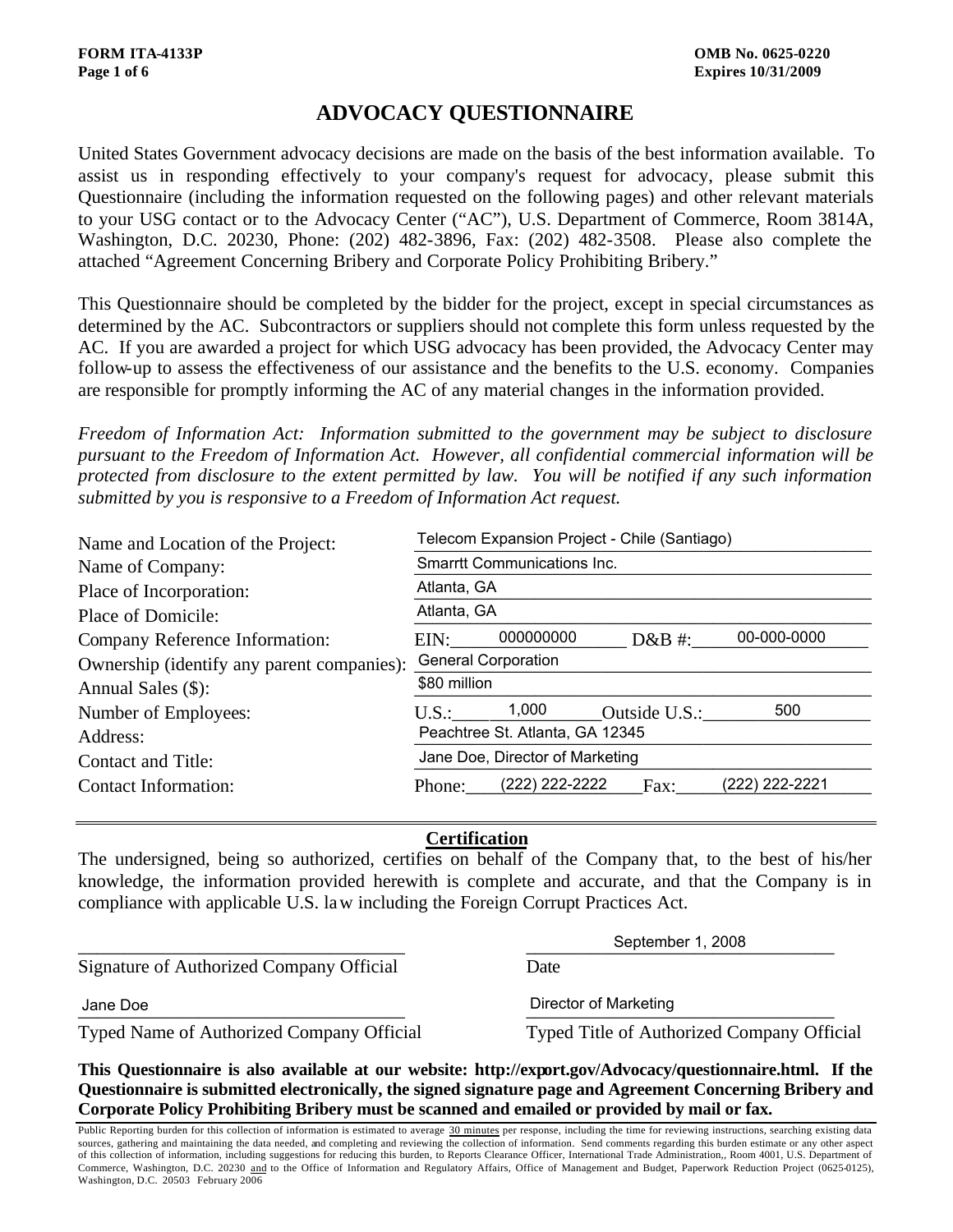**Please respond in detail to each question below. Include additional sheets of paper if necessary.**

## **A. PROJECT/TRANSACTION:**

- **1. Description of the foreign project/transaction:** The Ministry of Communications has released a tender for the procurement and installation of telecommunications equipment.
- **2. Total value of the project/transaction (e.g., the estimated contract value specified in U.S. dollars). Identify separately value(s) to be provided by domestic and/or foreign partners in a consortium, if applicable:** \$10 million
- **3. U.S. export content to be provided by your company.**
	- **U.S. goods being provided:** monitoring systems, networking equipment, and database systems
	- **Value (in USD) of U.S. goods:** \$ 4 million
	- **U.S. services being provided:** Installation, Training, and Support
	- **Value (in USD) of U.S. services:** \$ 4 million
- **4. U.S. export content to be provided by other company(ies).**
	- **U.S. goods being provided:** Xerox printers and Dell Computers
	- **Value (in USD) of U.S. goods:** \$2 million
	- **U.S. services being provided:** None
	- **Value (in USD) of U.S. services:** N/A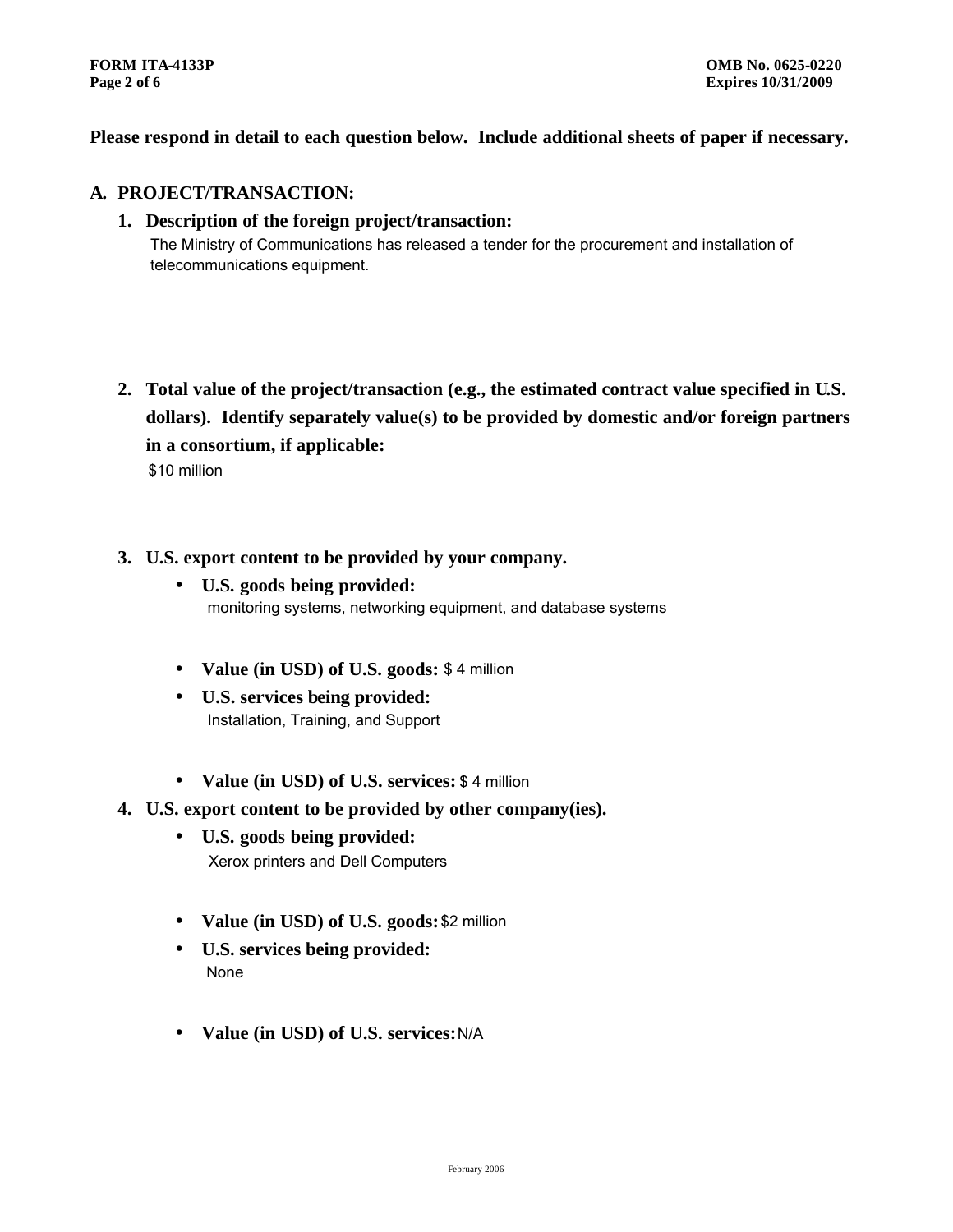- **5. Goods and services provided from abroad.**
	- **Goods being provided from abroad:** N/A
	- **Value (in USD) of non-U.S. goods:** N/A
	- **Services being provided from abroad:** N/A
	- **Value (in USD) of non-U.S. services:** N/A
- **6. Status of project/transaction or current stage of bid process, and expected interim and final decision date(s):**

Ministry of Communication will award the project in two weeks time. The Ministry of Communications has recently concluded its ranking of the bidders. The Ministry is currently rankings bids according to price. Three other comnpanies submitted bids, Telecom 1(France), Telecom 2 (Germany), and Telecom 3 (Japan). W

## **7. Name and title of foreign government decision-maker(s):**

- a. Minister of Telecommunications, Juan Santiago **Communications** of the Suite of Telecommunications, Juan Santiago
- **b.**  $\blacksquare$
- **c. \_\_\_\_\_\_\_\_\_\_\_\_\_\_\_\_\_\_\_\_\_\_\_\_\_\_\_\_\_\_\_\_\_\_\_\_\_\_\_\_\_\_\_\_\_\_\_\_\_\_\_\_\_\_\_\_\_\_\_\_\_\_\_\_\_**
- **d. \_\_\_\_\_\_\_\_\_\_\_\_\_\_\_\_\_\_\_\_\_\_\_\_\_\_\_\_\_\_\_\_\_\_\_\_\_\_\_\_\_\_\_\_\_\_\_\_\_\_\_\_\_\_\_\_\_\_\_\_\_\_\_\_\_**
- **8. Are you bidding in a partnership or a consortium with other companies? If yes:**
	- **a. Ownership/structure/control of consortium (provide percentages where**

## **applicable):**

We have signed a teaming agreement with MBI - they will be supplying the software for this project.

**b. Name, nationality, address, telephone number, contact name and title of the company's partners and/or consortium members:**

Mike Hargroo - MBI VP of Sales - 505 48th St. , Simi Valley, CA 25934 Phone: 222-856-2385 Fax: 222-971-5693

- **c. Name and nationality of the "Bidder of Record":** Smarrtt (USA) is the Bidder of Record
- **d. Anticipated role of each partner and/or member of the consortium:** MBI will be supplying the software. In addition, they have offered to provide us financing if needed.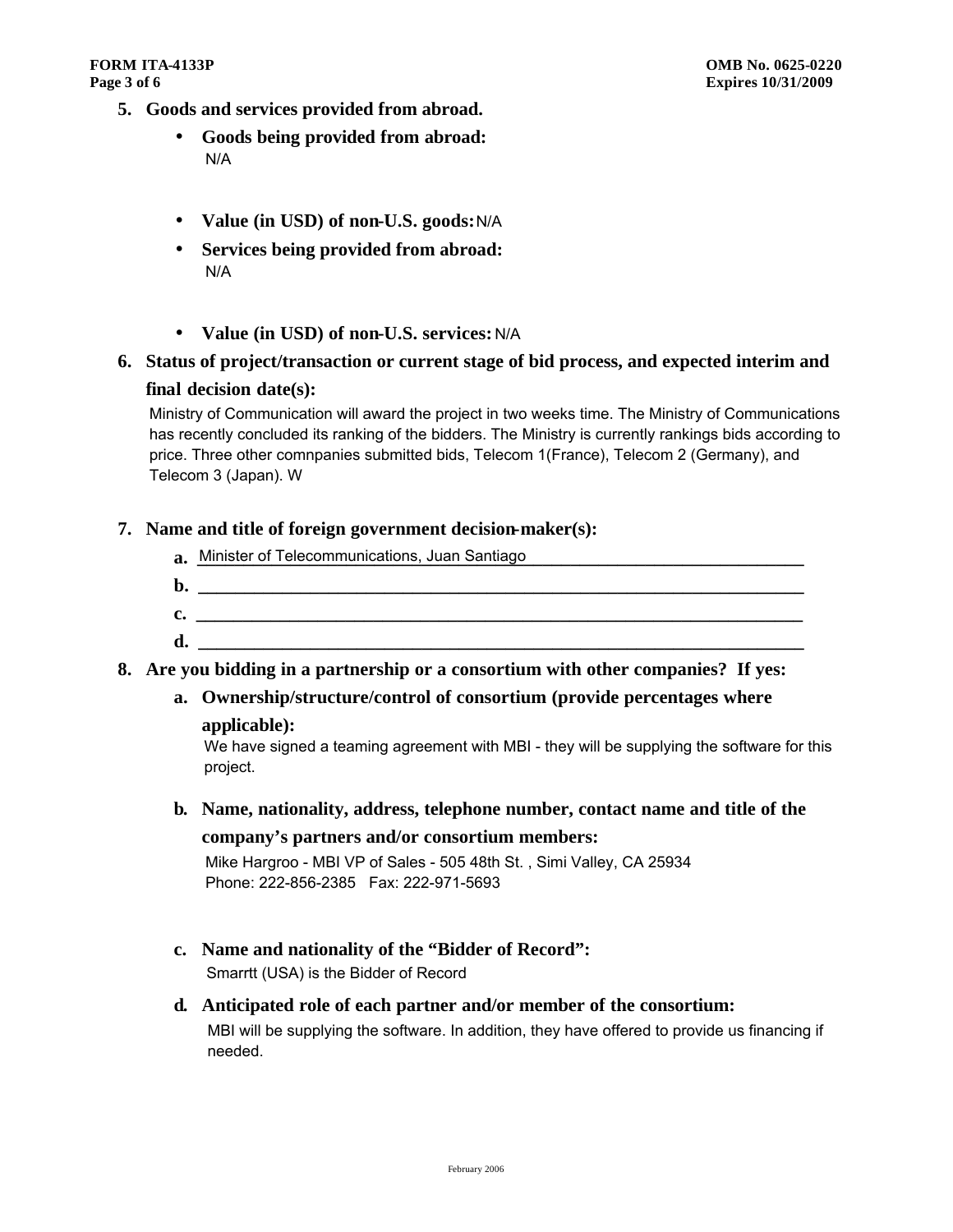**e. Additional information on partners and/or consortium members, or officers or shareholders of partners and/or consortium members, of which the USG should be aware:**

MBI is a wholly owned subsidiary of a UK firm called Computell.

- **9. How will this project/transaction affect the environment?**
- **10. Will any items or technology to be exported in connection with this project/transaction require U.S. Government export licenses (e.g., a Department of State license or a Department of Commerce license)? If yes, status of application(s)?** This project will have no effect on Chile's environment.<br>Will any items or technology to be exported in correquire U.S. Government export licenses (e.g., a<br>Department of Commerce license)? If yes, status<br>For commercial cas

## **B. REQUEST FOR ADVOCACY:**

**1. Type of assistance requested. Be as specific as possible:**

Letter from the U.S. Ambassador (in Chile) to the Minister of Communications in support of our company. In addition, I understand that the Deputy Minister of Communications will be in Washington next week. I request that if USG officals meet with her, that our project will be raised.

**2. Reason for requested assistance:**

We have learned from our in-country representative that the French and Japanese governments' representatives have met with the Minister of Communications and strongly supported their home teams.

- **3. Please highlight the competitiveness of your bid in terms of technology and price:** Smarrtt Communications offers advanced cellular technology. We have deployed similar systems in 5
- **4. Has your company, partner(s), or any member of your consortium requested or received advocacy or any other assistance from a foreign government in connection with this project/transaction? If yes, please explain.** countries in Africa.<br>Has your company, partner(s), or any member of your consortium requested or receive<br>idvocacy or any other assistance from a foreign government in connection with this<br>project/transaction? If yes, pleas

**5. How does your company plan to finance this project/transaction?** We have a letter of interest from the Export-Import Bank.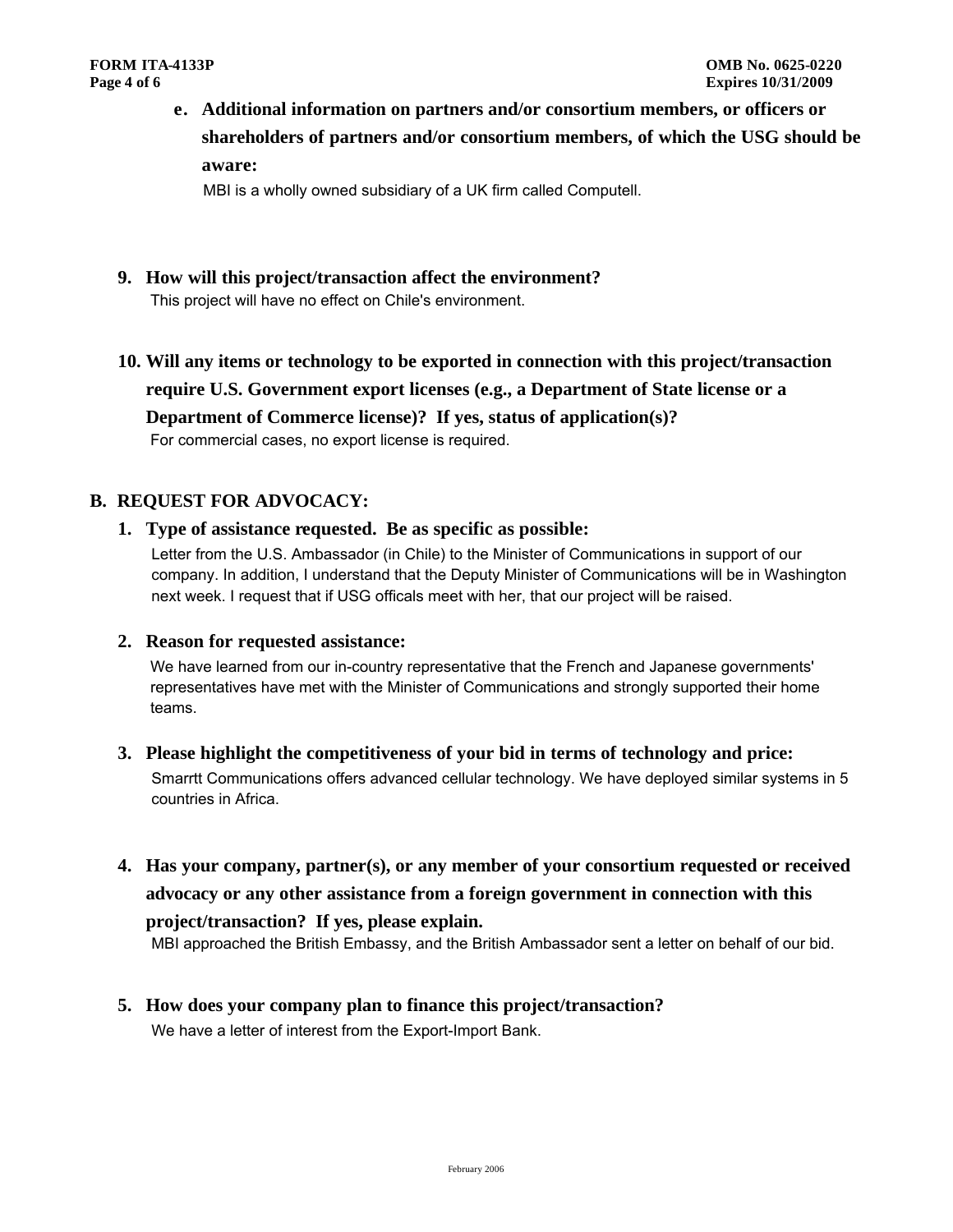- **6. Has your company or any member of your consortium applied for financing/support from any public export finance institution (e.g. EXIM, OPIC, foreign export financing agencies)?** 
	- **a. If yes, provide status of application:**

YES<br> **a. If yes, provide status of application:**<br>
Smart Communications has received a Letter of Intent from EXIM Bank to finance this project. FYI - we have received EXIM financing on past projects.

**b. If no (as of completion of Questionnaire), indicate whether you plan to seek such financing/support in future:**

## **C. COMPETITORS:**

**1. Please identify all known competitors for this project/transaction and their nationalities, including all U.S. and foreign companies/enterprises.**

Telecom 1 (France) , Telecom 2 (Germany) , and Telecom 3 (Japan)

**2. To your knowledge, have any of the competitors listed above sought or received foreign government advocacy in connection with this project/transaction? If yes, please explain** 

#### **and identify the source and type of advocacy.**

Telecom 2 and Telecom 3 have received advocacy from their respective governments. I understand that the German Minister of Commerce raised this tender when he was in Chile in March with his trade delegation.

## **D. EXPECTED EFFECTS ON U.S. ECONOMY:**

**1. What are the expected direct and indirect effects on U.S. jobs, including effects on small and medium sized enterprises, which may result if this project/transaction is awarded to** 

## **USG advocacy petitioner?**

Smartt Communications will be manufacturing all of the equipment at its site in Atlanta, GA. MBI, an SME located in CA will be producing the software for this project. This project will support 50 jobs during the life of the project at Smarrtt Comm. site in Atlanta. In addition, 15 employees at MBI will be working on this project. Total of 65 jobs during the life of the project.

## **2. From what State(s) will exports be sourced should this project/transaction be awarded to**

**the USG advocacy petitioner?** Georgia and California

**3. Please identify any other foreseeable material benefits to the U.S. economy expected to** 

**derive from the USG advocacy petitioner's bid or from its role in the project/transaction.** This is the first time that a U.S. telecommunications firm will be entering the Chilean market. If we win this tender, it will establish a good economic relationship between Chile and the U.S. and will help other U.S. firms enter the marketplace.